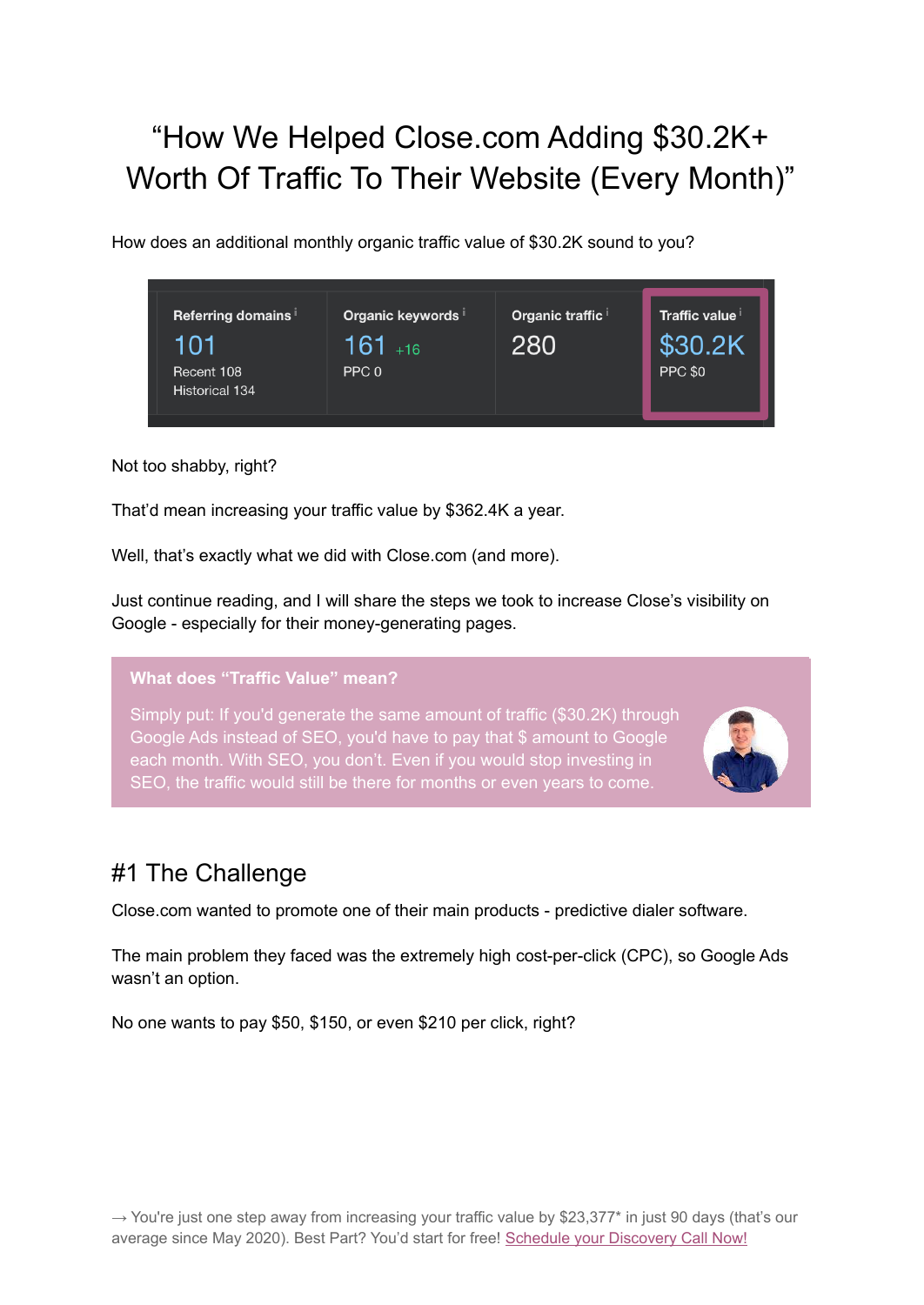| Keyword                                      | Volume | KD <sup>1</sup> | CPC <sup>1</sup> |
|----------------------------------------------|--------|-----------------|------------------|
| $\overline{7}$<br>predictive dialer          | 1,300  | 37              | 210.00           |
| 4<br>what is predictive dialer               | 90     | 33              | 85.00            |
| $\overline{7}$<br>predictive dialers         | 200    | 35              | 145.00           |
| $\overline{5}$<br>what is predictive dialing | 100    | 29              | 50.00            |
| 7<br>predictive dialer                       | 1,300  | 37              | 210.00           |
| $\overline{7}$<br>predictive dialer          | 1,300  | 37              | 210.00           |
| 6<br>predictive dialer software              | 250    | 34              | 125.00           |
| $\ddot{\mathbf{g}}$<br>predictive dialing    | 200    | 35              | 130.00           |

With such extremely high CPC, we knew there's definitely "SEO value" for those search terms but at the same time maximum SEO competition …

… So, we knew it'd be pretty hard to get them to the top of Google, but since we're always open for challenges, we just went for it.

## #2 The Solution

Since the content looked good enough to rank in the top #10, we primarily focused on strategic backlink acquisition.

The rules: Only natural in-content links coming from relevant sites with high Domain Authority.

| <b>b</b> Show history: Last 30 days ▼<br>New links $\blacktriangledown$<br>Lost links $\blacktriangledown$<br>86 domains<br>All<br>New<br>Lost |                 |                          |                                   |                |                 |  |  |  |  |
|------------------------------------------------------------------------------------------------------------------------------------------------|-----------------|--------------------------|-----------------------------------|----------------|-----------------|--|--|--|--|
| <b>Status</b><br>Domain                                                                                                                        | DR <sub>v</sub> | Dofollow ref.<br>domains | <b>Dofollow linked</b><br>domains | <b>Traffic</b> | Links to target |  |  |  |  |
| superbthemes.com +                                                                                                                             | 90              | 26,764                   | 199                               | 3.0K           | $1 -$           |  |  |  |  |
| ecwid.com v                                                                                                                                    | 90              | 41,282                   | 21,687                            | 228.9K         | $8 -$           |  |  |  |  |
| shift4shop.com v                                                                                                                               | 85              | 9,549                    | 1,505                             | 46.0K          | $1 -$           |  |  |  |  |
| recruitee.com ▼                                                                                                                                | 85              | 9.739                    | 4.386                             | 40.8K          | $1 -$           |  |  |  |  |
| nextiva.com =<br>New                                                                                                                           | 79              | 5,861                    | 1,019                             | 632.4K         | $1 -$           |  |  |  |  |
| valuewalk.com v<br>New                                                                                                                         | 78              | 41.083                   | 506                               | 55.2K          | $1 -$           |  |  |  |  |
| voilanorbert.com v<br>Lost                                                                                                                     | 76              | 2,715                    | 832                               | 16.2K          | $1 -$           |  |  |  |  |
| promo.com *                                                                                                                                    | 76              | 7.941                    | 955                               | 250.2K         | $1 -$           |  |  |  |  |
| twine.net $\blacktriangleright$                                                                                                                | 76              | 5,073                    | 1,186                             | 7.5K           | $1 -$           |  |  |  |  |
| omniconvert.com -                                                                                                                              | 75              | 2,477                    | 1,975                             | 19.3K          | $2 \times$      |  |  |  |  |
| oktopost.com ▼<br>New                                                                                                                          | 74              | 2,570                    | 816                               | 3.3K           | $1 -$           |  |  |  |  |
| cyfe.com *                                                                                                                                     | 73              | 2,972                    | 355                               | 10.1K          | $1 -$           |  |  |  |  |
| close.io v                                                                                                                                     | 73              | 2.025                    | $\mathbf 0$                       | 450            | $1 -$           |  |  |  |  |
| theoldreader.com v                                                                                                                             | 73              | 6,161                    | 270,772                           | 7.1K           | $23 -$          |  |  |  |  |
| qeretail.com ▼<br>New                                                                                                                          | 72              | 895                      | 797                               | 530            | $1 -$           |  |  |  |  |
| bricsys.com =                                                                                                                                  | 72              | 4,195                    | 827                               | 32.0K          | $4 -$           |  |  |  |  |
| hypercontext.com +                                                                                                                             | 72              | 1.284                    | 648                               | 8.2K           | $1 -$           |  |  |  |  |
| adzooma.com =                                                                                                                                  | 71              | 1,260                    | 1,765                             | 4.0K           | $1 -$           |  |  |  |  |
| 180sites.com -                                                                                                                                 | 71              | 693                      | 95                                | 41             | $1 -$           |  |  |  |  |
| New<br>raindance.org v                                                                                                                         | 70              | 4,560                    | 2,302                             | 24.8K          | $1 -$           |  |  |  |  |

 $\rightarrow$  You're just one step away from increasing your traffic value by \$23,377\* in just 90 days (that's our average since May 2020). Best Part? You'd start for free! [Schedule your Discovery Call Now!](https://novumhq.com/consulting/)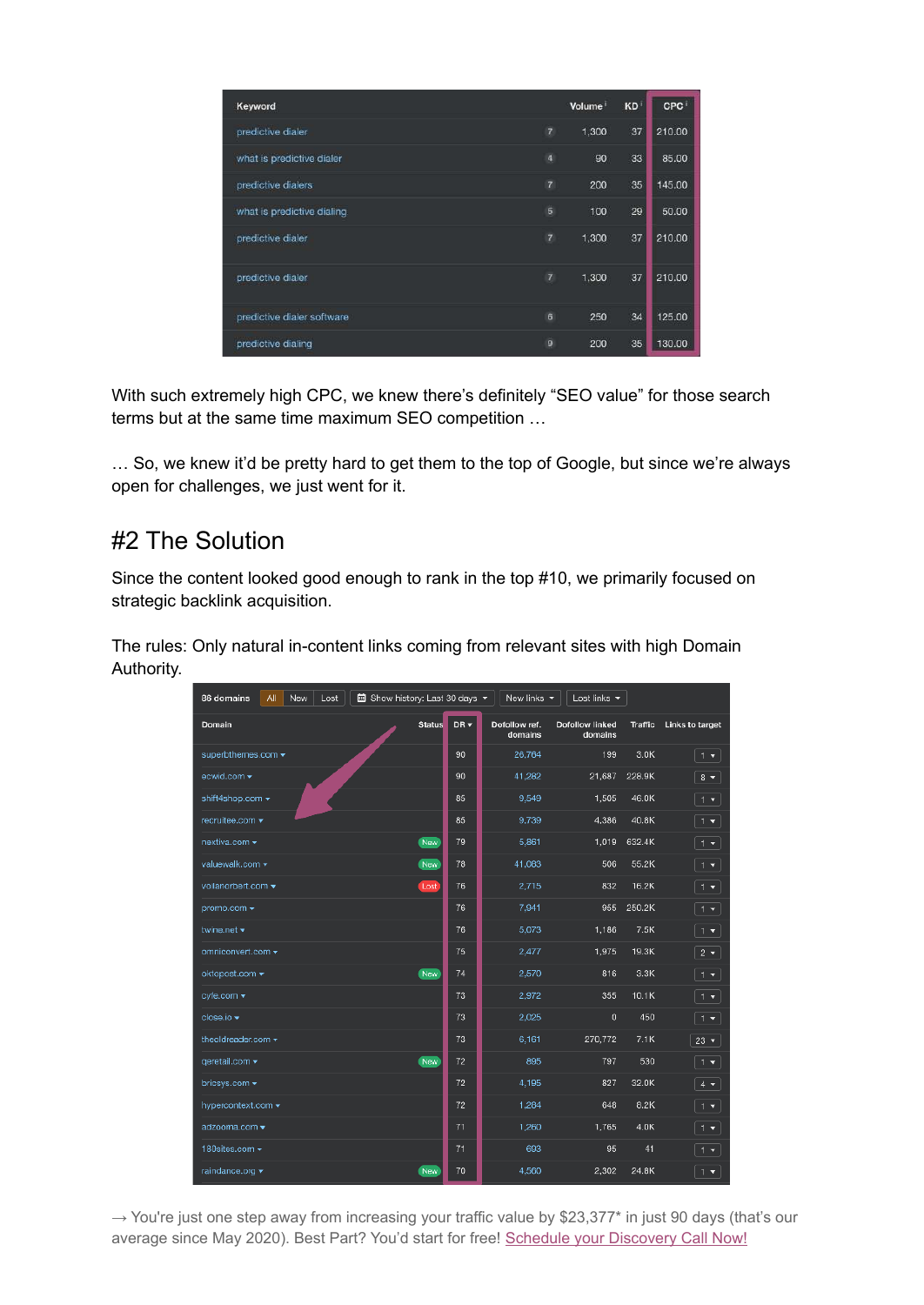Over a period of 6 months, we've built 50+ high-quality dofollow backlinks for Close, all in the DR60 - DR90+ range. The links you can see in the screenshot above were all built by us.

# #3 The Results

Today, Close ranks for all search terms related to "predictive dialer" in the top #10. Their main keyword on #3 and 160 other closely related search terms are in a similar position.

| 19 7<br>■ 113<br>$H = 8$<br>More $\blacktriangledown$<br>$-9$ |                |        |                 |            |                |                 |                                                                              |
|---------------------------------------------------------------|----------------|--------|-----------------|------------|----------------|-----------------|------------------------------------------------------------------------------|
| Keyword                                                       |                | Volume | KD <sup>i</sup> | <b>CPC</b> | Traffic 1      | <b>Position</b> | URL <sup>i</sup>                                                             |
| predictive dialer                                             | $\overline{7}$ | 1.300  | 37              | 210.00     | 187            | 3               | & close.com/crm/predictive-dialer/ v                                         |
| what is predictive dialer                                     | $\overline{4}$ | 90     | 33              | 85.00      | 8              | 5               | a close.com/crm/predictive-dialer/ v                                         |
| predictive dialers                                            | $\overline{7}$ | 200    | 35              | 145.00     | $\overline{7}$ | 4 1 2           | <b>a</b> close.com/crm/predictive-dialer/ ▼                                  |
| what is predictive dialing                                    | 5              | 100    | 29              | 50.00      | 7              | 6               | <b>a</b> close.com/crm/predictive-dialer/ ▼                                  |
| predictive dialer                                             | $\overline{7}$ | 1,300  | 37              | 210.00     | 5              | $\overline{4}$  | a close.com/crm/predictive-dialer/#how<br>e<br>works $\overline{\mathbf{v}}$ |
| predictive dialer                                             | $\overline{7}$ | 1.300  | 37              | 210.00     | 5              | $\overline{4}$  | 6 close.com/crm/predictive-dialer/#what<br>e                                 |
| predictive dialer software                                    | 6              | 250    | 34              | 125.00     | 5              | 10              | a close.com/crm/predictive-dialer/ v                                         |
| predictive dialing                                            | 9              | 200    | 35              | 130.00     | 4.4            | 6 14            | fa close.com/crm/predictive-dialer/ ▼                                        |
| predictive dialer with crm                                    | $\overline{4}$ | 30     | 17              |            | 4.4            | $\overline{2}$  | <b>a</b> close.com/crm/predictive-dialer/ ▼                                  |
| predictive dialer crm                                         | 6              | 10     | 13              | 150.00     | 4.0            |                 | a close.com/crm/predictive-dialer/ v                                         |
| predictive dialer system                                      | 6              | 80     | 34              | 140.00     | 4.0            | $\overline{7}$  | fa close.com/crm/predictive-dialer/ ▼                                        |
| predictive dialer systems                                     | $\mathbf{3}$   | 60     | 31              | 230.00     | 2.7            | 7               | 6 close.com/crm/predictive-dialer/ ▼                                         |

While the traffic isn't massive, the traffic value is, and it's super relevant to the service they offer too.

Also, it's just the beginning. The keywords will still climb, and the traffic continues to grow over time.



 $\rightarrow$  You're just one step away from increasing your traffic value by \$23,377\* in just 90 days (that's our average since May 2020). Best Part? You'd start for free! [Schedule your Discovery Call Now!](https://novumhq.com/consulting/)